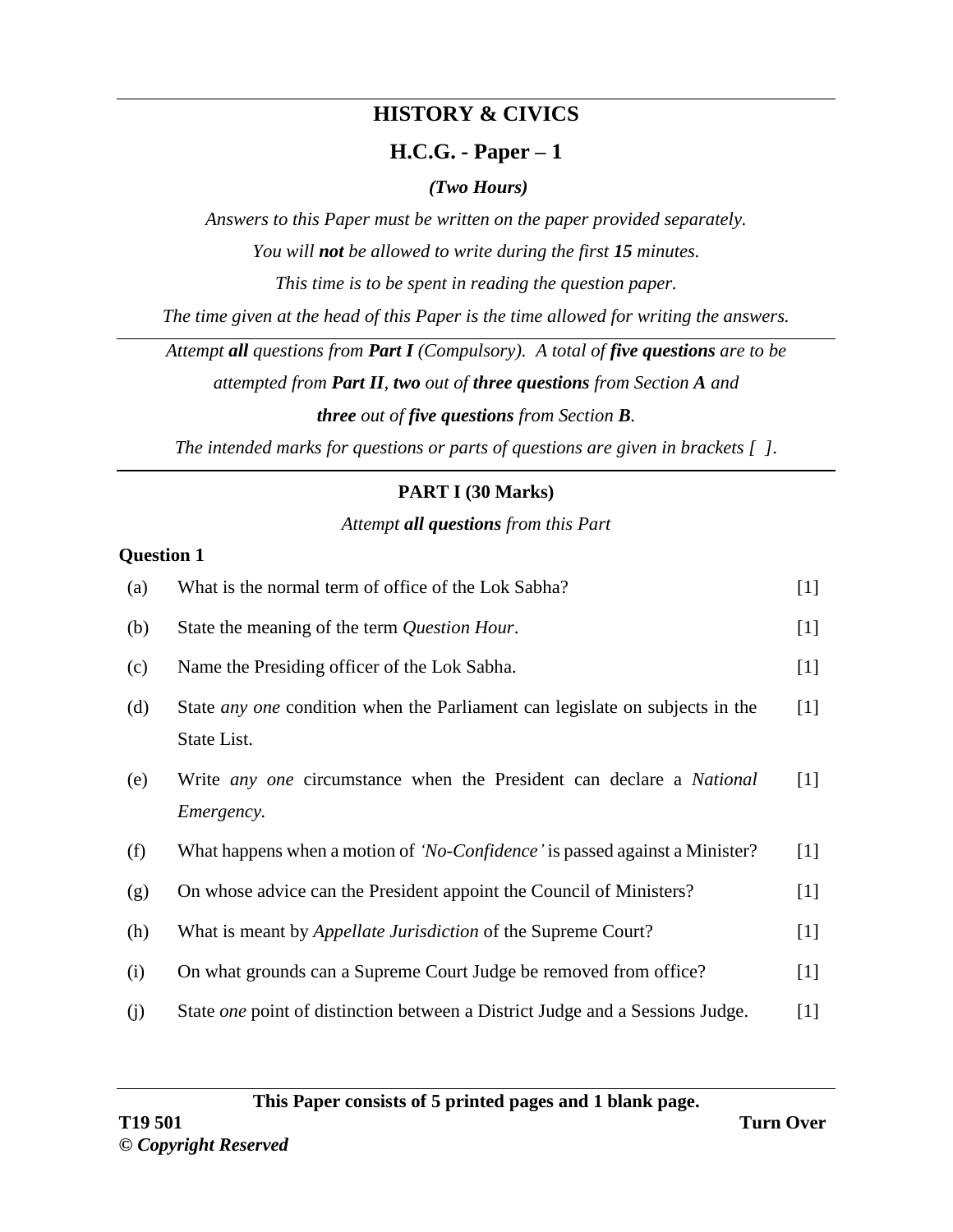| (a) | What was the General Service Enlistment Act?                                                                                          | $[2]$             |
|-----|---------------------------------------------------------------------------------------------------------------------------------------|-------------------|
| (b) | Name the two books that Dadabhai Naoroji authored explaining the 'Drain of<br>India's Wealth'.                                        | $[2]$             |
| (c) | Name each of the organizations founded by Jyothiba Phule and Raja Rammohan<br>Roy.                                                    | $[2]$             |
| (d) | Write <i>any two</i> contributions of Lala Lajpat Rai to the National Movement.                                                       | $[2]$             |
| (e) | State <i>any two</i> provisions of the Indian Independence Act of 1947 that was to<br>decide the fate of the <i>Princely States</i> ? | $[2]$             |
| (f) | Write <i>any two</i> reasons for the acceptance of the <i>Mountbatten Plan</i> by the<br>Congress.                                    | $\lceil 2 \rceil$ |
| (g) | State any two objections imposed by the <i>Treaty of Versailles</i> on the German<br>military power.                                  | $\lceil 2 \rceil$ |
| (h) | Name the Signatory Countries of the Triple Alliance.                                                                                  | $[2]$             |
| (i) | What is meant by the term 'Veto' power?                                                                                               | $[2]$             |
| (j) | Why was the League of Nations established?                                                                                            | $[2]$             |

# **PART II (50 Marks)**

#### **SECTION A**

#### *Attempt any two questions from this Section*

#### **Question 3**

The Parliament is the body of people's representatives who have Supreme power in a democracy. With reference to the Union Legislature answer the following:

| (a) | How are the members of the Rajya Sabha elected? |  |
|-----|-------------------------------------------------|--|
| (b) | Why is it called a <i>Permanent house</i> ?     |  |

(c) State *any two* Financial and *any two* Legislative powers of the Indian Parliament. [4]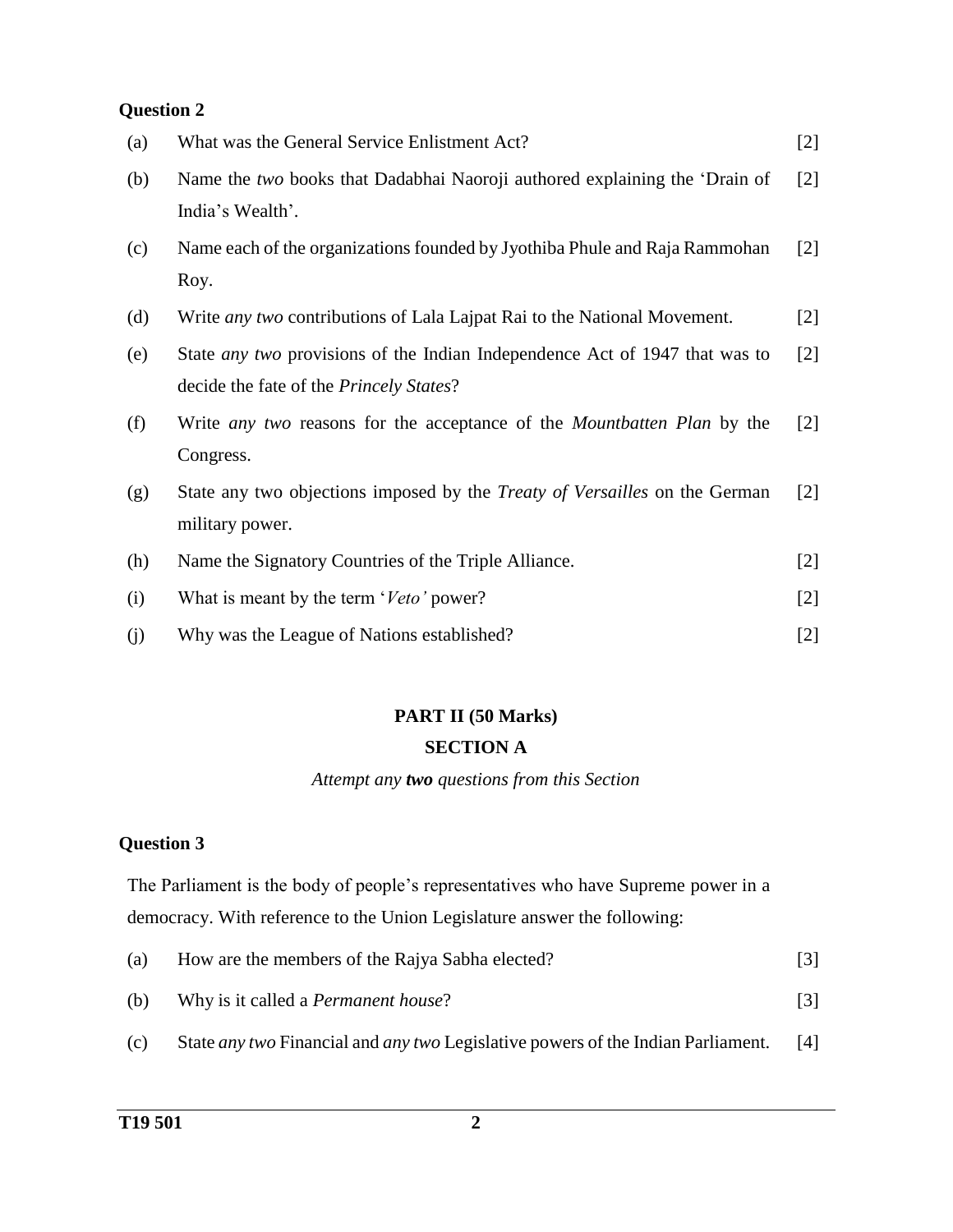The Council of Ministers headed by the Prime Minister, is the most Powerful Institution in the Indian Polity. In this context, answer the following:

- (a) State briefly the position of the Prime Minister in the Parliamentary system of Government. State *any two* powers the Prime Minister has as a leader of the Nation. [3]
- (b) Distinguish between the Council of Ministers and the Cabinet. [3] (c) Write *any four* functions of the 'Cabinet'. [4]

#### **Question 5**

India has a single integrated judicial system that is Independent and Supreme. With reference to the Judiciary, answer the following:

- (a) (i) Who appoints the Judges of the High Court? [3]
	- (ii) State *any two* qualifications required for a person to be appointed as a High Court judge.
- (b) Explain briefly the term 'Court of Record' with reference to the High Court. [3]
- (c) List *any four* writs that the High Court can issue for the enforcement of Fundamental Rights. [4]

#### **SECTION B**

*Attempt any three questions from this Section*

#### **Question 6**

The Second half of the  $19<sup>th</sup>$  century witnessed the growth of a strong feeling of Nationalism. With reference to the statement, answer the following:

- (a) Write *any three* repressive Colonial policies of the British. [3]
- (b) State *any three* ways in which the Press played an important role in developing nationalism amongst Indians. [3]
- (c) Explain briefly *any three* differences in the methods adopted between the Early Nationalists and Radicals, in the National Movement. [4]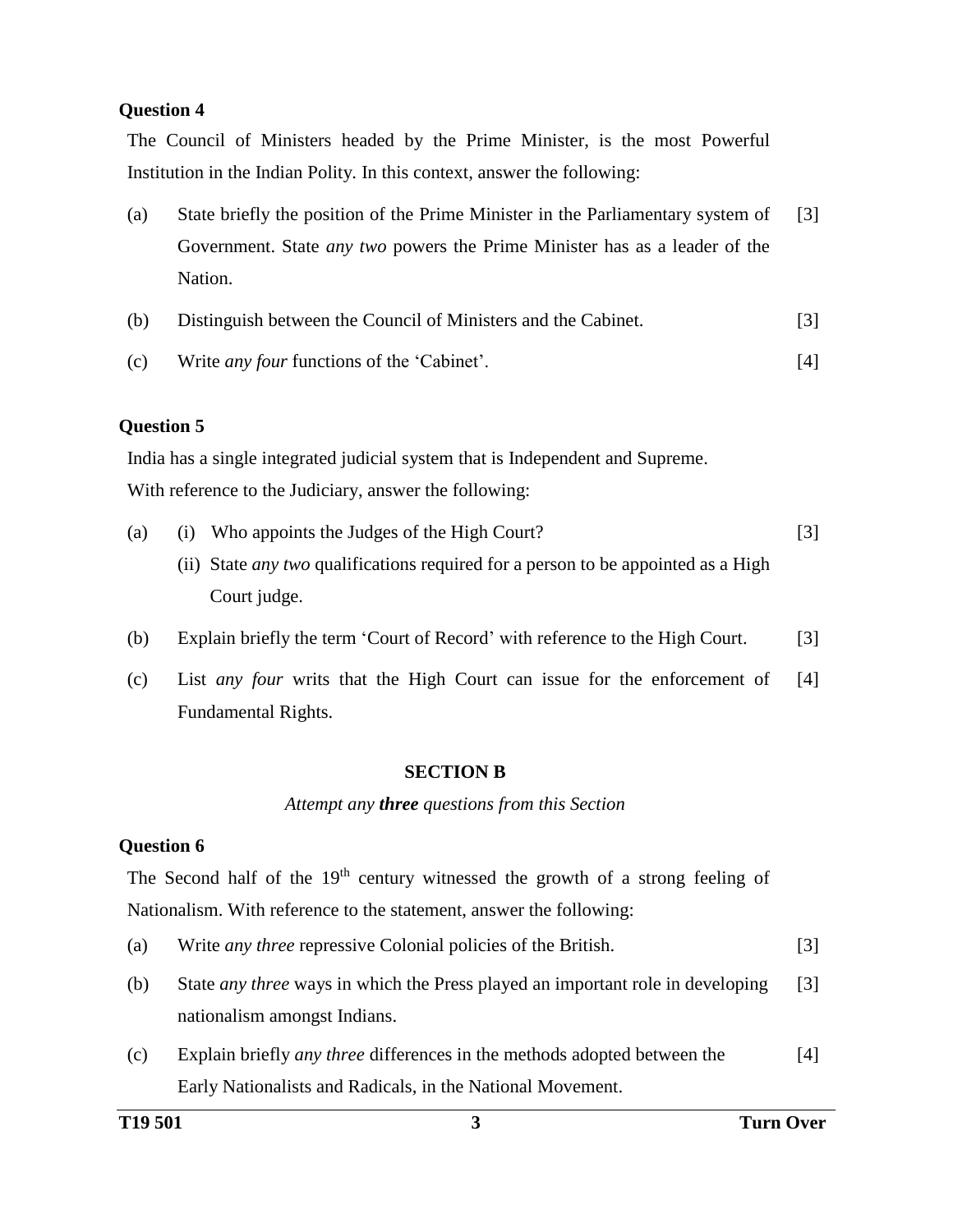With reference to the picture given below, answer the following questions:



- (a) (i) Identify the Memorial built for those who were killed in this incident. [3]
	- (ii) Where did this incident take place?

(iii) Name the movement launched by Gandhi in 1920 as a consequence.

- (b) Explain briefly the reason for the suspension of this particular movement by Gandhi in 1922. [3]
- (c) State *any four* impacts of the movement. [4]

#### **Question 8**

With reference to the National Movement from 1930 to 1947, answer the following:

- (a) State *any three* features of the Programme of the Civil Disobedience Movement launched in 1930. [3]
- (b) What was the significance of the Second Round Table Conference held in 1931? [3]
- (c) State *any four* clauses of the Cabinet Mission Plan of 1946. [4]